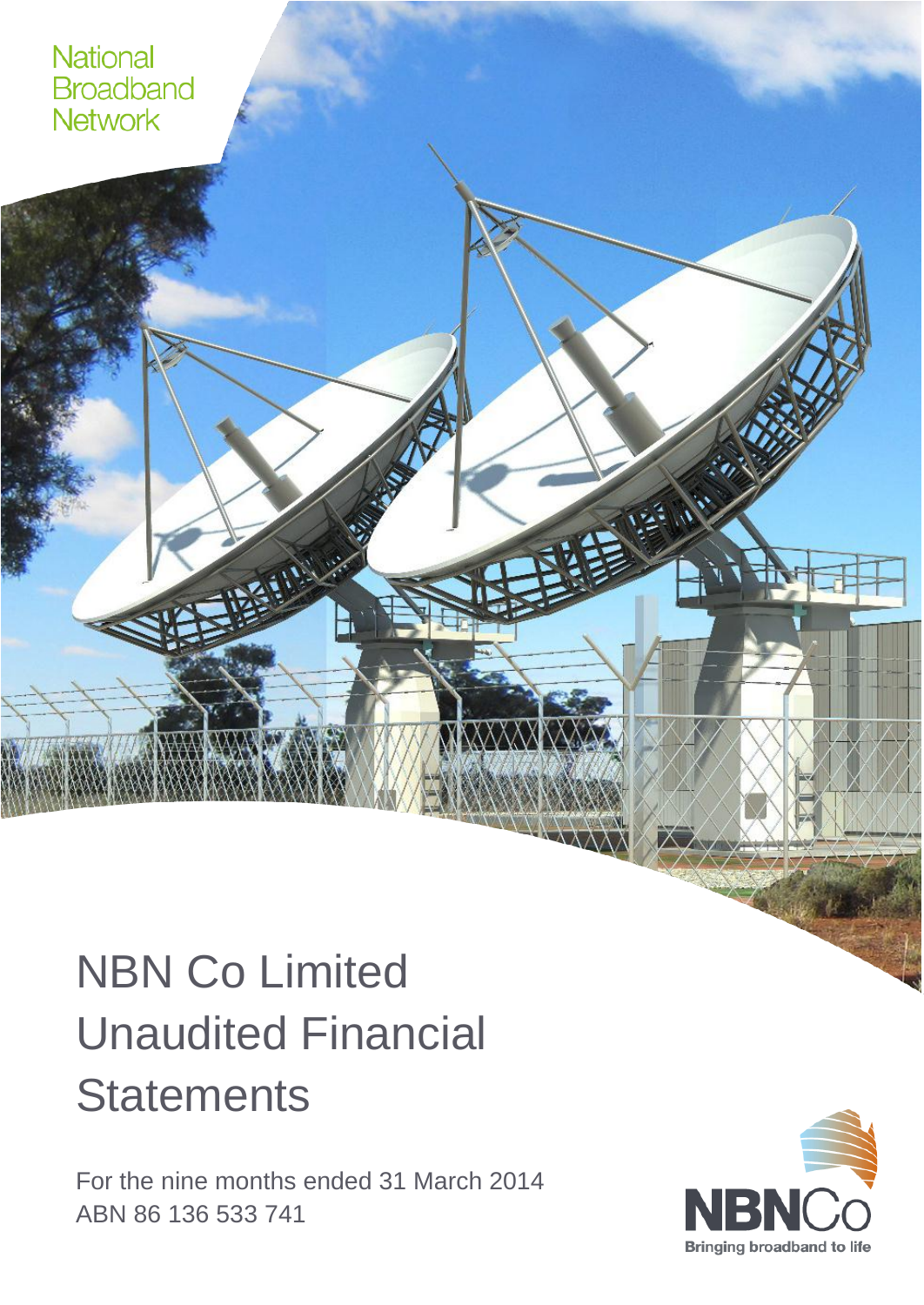# **Contents**

Legal Notice

#### **Copyright**

Copyright © NBN Co Limited 2014.

Copyright subsists in these unaudited management accounts. NBN Co owns that copyright. Other than as permitted under the *Copyright Act 1968* (Cth), the Half-Year report (in part or as a whole) cannot be reproduced, published, communicated or adapted without the prior written consent of NBN Co. Any request or inquiry to so use the Half-Year Report should be addressed to:

The Chief Financial Officer NBN Co Limited, Level 11, 100 Arthur Street North Sydney NSW 2060 Australia

**Date**

These unaudited management accounts are dated 31 March 2014.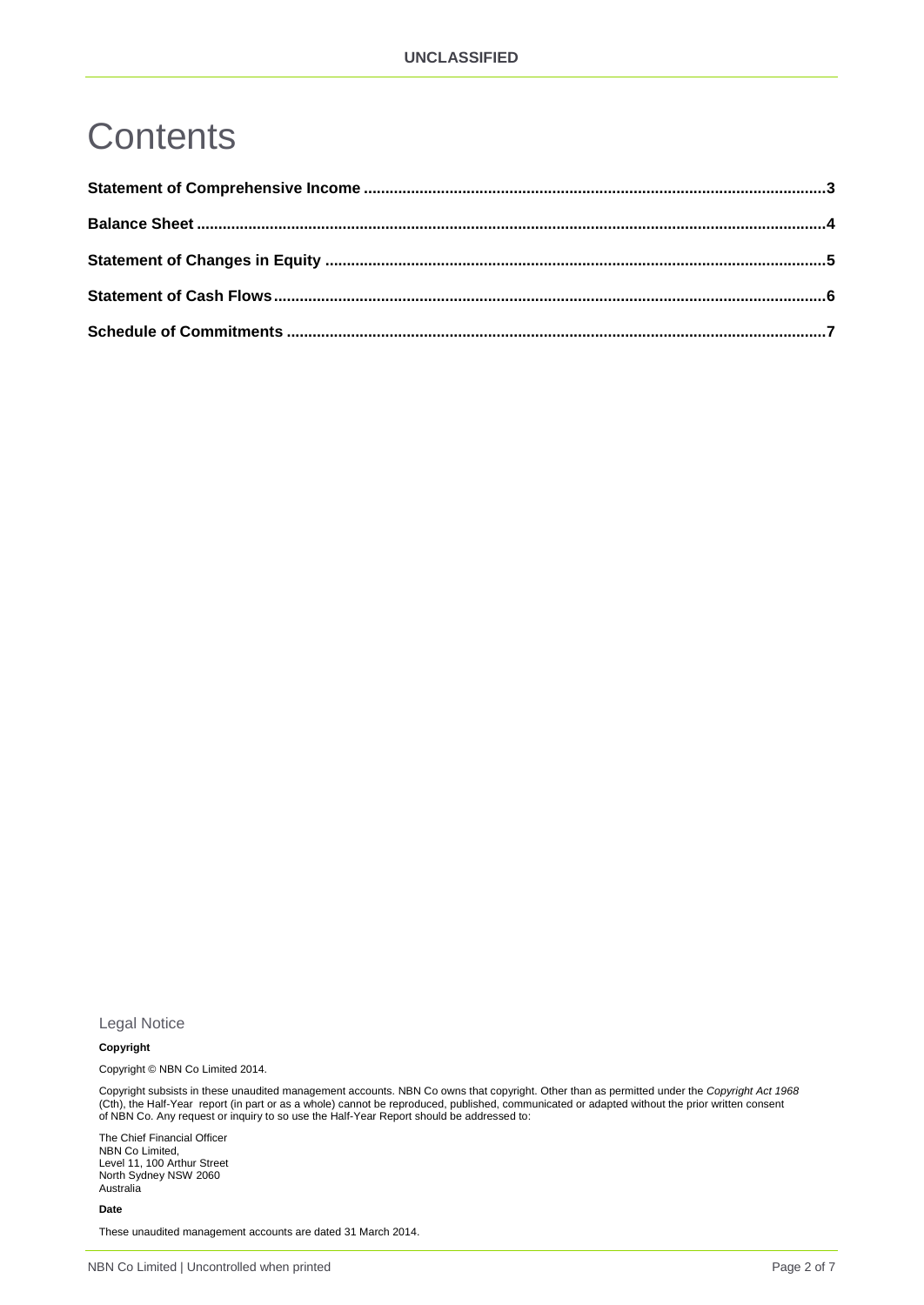### Unaudited Statement of Comprehensive Income

|                                                             | <b>NBN Group</b> |               |
|-------------------------------------------------------------|------------------|---------------|
| For the nine months ending                                  | 31 March 2014    | 31 March 2013 |
|                                                             | \$′000           | \$′000        |
| <b>Revenue</b>                                              |                  |               |
| Telecommunication revenue                                   | 38,511           | 10,065        |
| Other revenue                                               | 737              | 233           |
| Interest income                                             | 30,574           | 36,685        |
| <b>Total Revenue</b>                                        | 69,822           | 46,983        |
| Other income                                                | 3,539            |               |
| <b>Expenses</b>                                             |                  |               |
| Direct telecommunications costs                             | (231, 809)       | (105, 596)    |
| Employee benefits expenses                                  | (278, 506)       | (236, 782)    |
| External services costs - systems and organisation costs    | (79, 198)        | (49, 309)     |
| Legal and negotiation support costs                         | (9, 766)         | (11, 193)     |
| IT and communications expenses                              | (76, 477)        | (63, 930)     |
| Occupancy expenses                                          | (28, 117)        | (23, 617)     |
| Travel and entertainment costs                              | (14,083)         | (12, 596)     |
| Communication and public information                        | (8, 740)         | (6, 869)      |
| Depreciation and amortisation expense                       | (276, 160)       | (122, 256)    |
| Other expenses                                              | (20, 931)        | (11, 116)     |
| Finance costs                                               | (154, 334)       | (41, 203)     |
| <b>Total Expenses</b>                                       | (1, 178, 121)    | (684, 467)    |
| (Loss) before income tax                                    | (1, 104, 760)    | (637, 484)    |
| Income tax benefit                                          | (11, 851)        | (12, 744)     |
| (Loss) for the period                                       | (1, 116, 611)    | (650, 228)    |
| (Loss) attributable to the shareholders                     | (1, 116, 611)    | (650, 228)    |
| Other comprehensive (loss)/income                           |                  |               |
| Items that may be reclassified to profit or loss            |                  |               |
| Changes in the fair value of cash flow hedges               | (39, 503)        | (42, 481)     |
| Income tax relating to components of other comprehensive    |                  |               |
| income                                                      | 11,851           | 12,744        |
| Total other comprehensive income for the period, net of tax | (27, 652)        | (29, 737)     |
| Total comprehensive (loss) for the period                   | (1, 144, 263)    | (679, 965)    |
| Total comprehensive (loss) attributable to the shareholders | (1, 144, 263)    | (679, 965)    |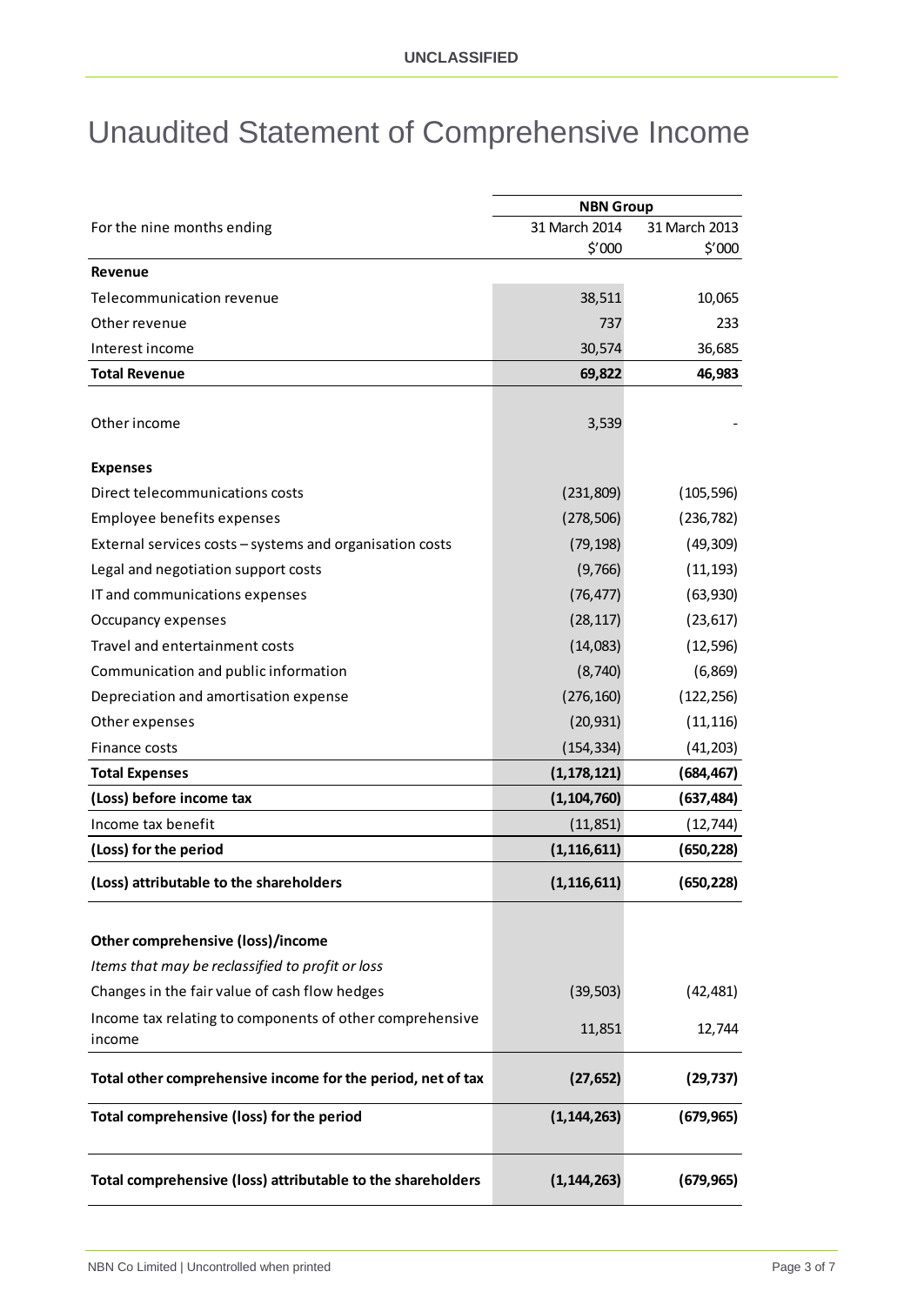#### Unaudited Balance Sheet

|                                      | <b>NBN Group</b> |              |
|--------------------------------------|------------------|--------------|
| As at                                | 31 March 2014    | 30 June 2013 |
|                                      | \$′000           | \$′000       |
| <b>Current assets</b>                |                  |              |
| Cash and cash equivalents            | 614,610          | 103,472      |
| Trade and other receivables          | 79,252           | 56,907       |
| Inventories                          | 11,968           | 6,118        |
| Derivative financial assets          | 19,269           | 42,528       |
| Held to maturity investment          | 80,000           | 915,097      |
| Other current assets                 | 32,256           | 30,055       |
| <b>Total current assets</b>          | 837,355          | 1,154,177    |
| <b>Non-current assets</b>            |                  |              |
| Trade and other receivables          | 34               | 393          |
| Derivative financial assets          | 5,688            | 20,946       |
| Property, plant & equipment          | 6,823,975        | 3,717,115    |
| Intangible assets                    | 725,252          | 619,658      |
| Other non-current assets             | 8,058            | 6,435        |
| Total non-current assets             | 7,563,007        | 4,364,547    |
| <b>Total assets</b>                  | 8,400,362        | 5,518,724    |
|                                      |                  |              |
| <b>Current liabilities</b>           |                  |              |
| Trade and other payables             | 878,100          | 597,496      |
| Other liabilities                    | 5,500            | 4,299        |
| Other financial liabilities          | 18,145           | 37,770       |
| Derivative financial liability       | 419              |              |
| Provisions                           | 30,216           | 19,818       |
| <b>Total current liabilities</b>     | 932,380          | 659,383      |
| <b>Non-current liabilities</b>       |                  |              |
| Trade and other payables             | 2,004            | 455          |
| Other liabilities                    | 167,944          | 118,155      |
| Other financial liabilities          | 2,935,850        | 1,299,493    |
| Derivative financial liability       | 48               |              |
| Provisions                           | 28,742           | 23,581       |
| <b>Total non-current liabilities</b> | 3,134,588        | 1,441,684    |
| <b>Total liabilities</b>             | 4,066,968        | 2,101,067    |
| <b>Net assets</b>                    | 4,333,394        | 3,417,657    |
|                                      |                  |              |
| <b>Equity</b>                        |                  |              |
| Contributed equity                   | 7,288,445        | 5,228,445    |
| Other reserves                       | 16,625           | 44,277       |
| (Accumulated losses)                 | (2,971,676)      | (1,855,065)  |
| <b>Total equity</b>                  | 4,333,394        | 3,417,657    |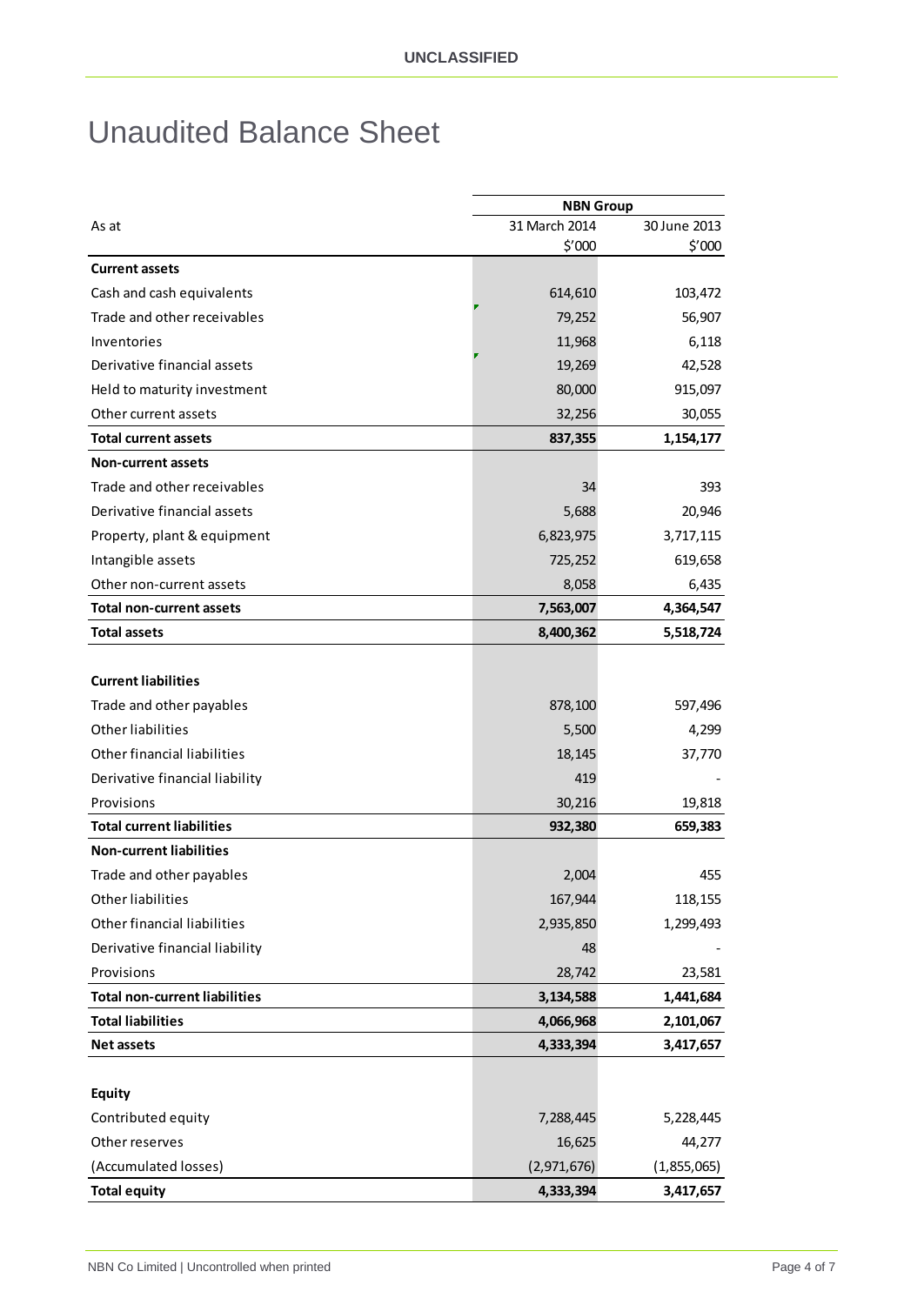# Unaudited Statement of Changes in Equity

|                                      | <b>NBN Group</b> |             |           |               |
|--------------------------------------|------------------|-------------|-----------|---------------|
|                                      | Accumulated      | Contributed | Other     |               |
| For the nine months ending<br>losses |                  | equity      | reserves  | Total equity  |
|                                      | \$′000           | \$′000      | \$′000    | \$′000        |
| Balance at 30 June 2012              | (923, 400)       | 2,832,000   | 15,726    | 1,924,326     |
|                                      |                  |             |           |               |
| Loss for the period                  | (650, 228)       |             |           | (650, 228)    |
| Other comprehensive income           |                  |             | (29, 736) | (29, 736)     |
| Contributions of equity, net of      |                  | 1,746,445   |           | 1,746,445     |
| transaction costs                    |                  |             |           |               |
| Balance at 31 March 2013             | (1,573,629)      | 4,578,445   | (14, 011) | 2,990,805     |
|                                      |                  |             |           |               |
| Balance at 30 June 2013              | (1,855,065)      | 5,228,445   | 44,277    | 3,417,657     |
|                                      |                  |             |           |               |
| Loss for the period                  | (1, 116, 611)    |             |           | (1, 116, 611) |
| Other comprehensive income           |                  |             | (27, 652) | (27, 652)     |
| Contributions of equity, net of      |                  |             |           |               |
| transaction costs                    |                  | 2,060,000   |           | 2,060,000     |
| Balance at 31 March 2014             | (2,971,676)      | 7,288,445   | 16,625    | 4,333,394     |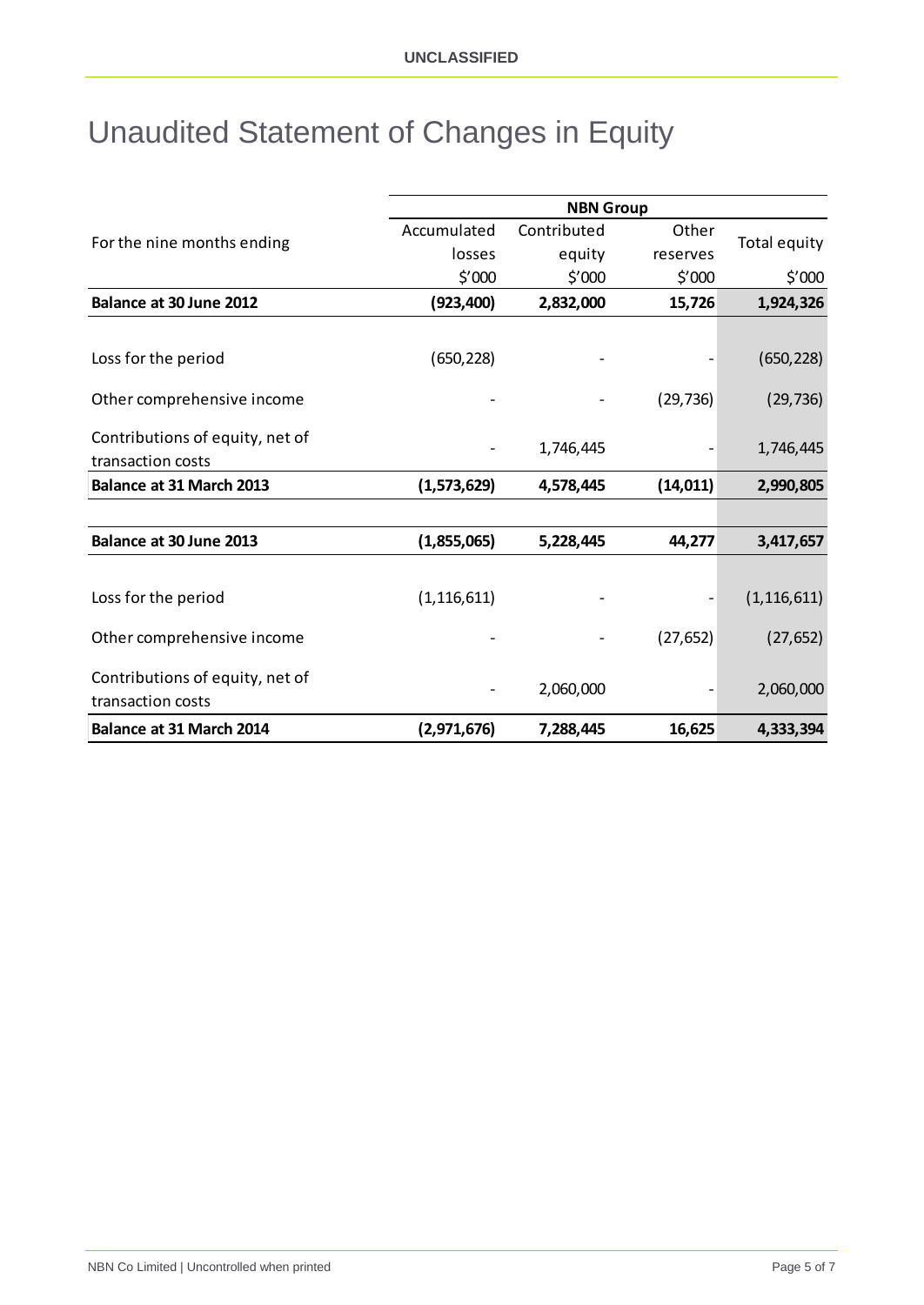#### Unaudited Statement of Cash Flows

|                                                             | <b>NBN Group</b> |               |  |
|-------------------------------------------------------------|------------------|---------------|--|
| For the nine months ending                                  | Period ended     | Period ended  |  |
|                                                             | 31 March 2014    | 31 March 2013 |  |
|                                                             | \$′000           | \$′000        |  |
| Cash flows from operating activities                        |                  |               |  |
| Receipts from customers (incl GST)                          | 39,386           | 10,205        |  |
| Payments to suppliers and employees (incl GST)              | (670, 188)       | (496,065)     |  |
| Interest received                                           | 37,941           | 39,601        |  |
| Interest paid                                               | (1)              | (58)          |  |
| Net cash (used in) operating activities                     | (592, 862)       | (446, 316)    |  |
|                                                             |                  |               |  |
| Cash flows from investing activities                        |                  |               |  |
| Receipts from held to maturity investments                  | 1,424,504        | 1,131,558     |  |
| Payments for in held to maturity investments                | (589, 407)       | (1, 142, 197) |  |
| Payment for property, plant and equipment                   | (1,474,015)      | (927, 544)    |  |
| Payment for intangibles                                     | (203, 583)       | (127, 596)    |  |
| Net cash (used in) investing activities                     | (842, 501)       | (1,065,780)   |  |
|                                                             |                  |               |  |
| <b>Cash flows from financing activities</b>                 |                  |               |  |
| Payment for finance leases and right of use licences        | (113, 810)       | (20, 363)     |  |
| Equity injection for ordinary shares by the Commonwealth of | 2,060,000        | 1,746,445     |  |
| Australia                                                   |                  |               |  |
| Net cash provided by financing activities                   | 1,946,190        | 1,726,082     |  |
|                                                             |                  |               |  |
| Net (decrease)/increase in cash and cash equivalents        | 510,827          | 213,986       |  |
| Cash and cash equivalents at the beginning of the period    | 103,471          | 217,896       |  |
| Effects of exchange rate changes on cash and cash           |                  |               |  |
| equivalents                                                 | 312              |               |  |
| Cash and cash equivalents at the end of the period          | 614,610          | 431,882       |  |